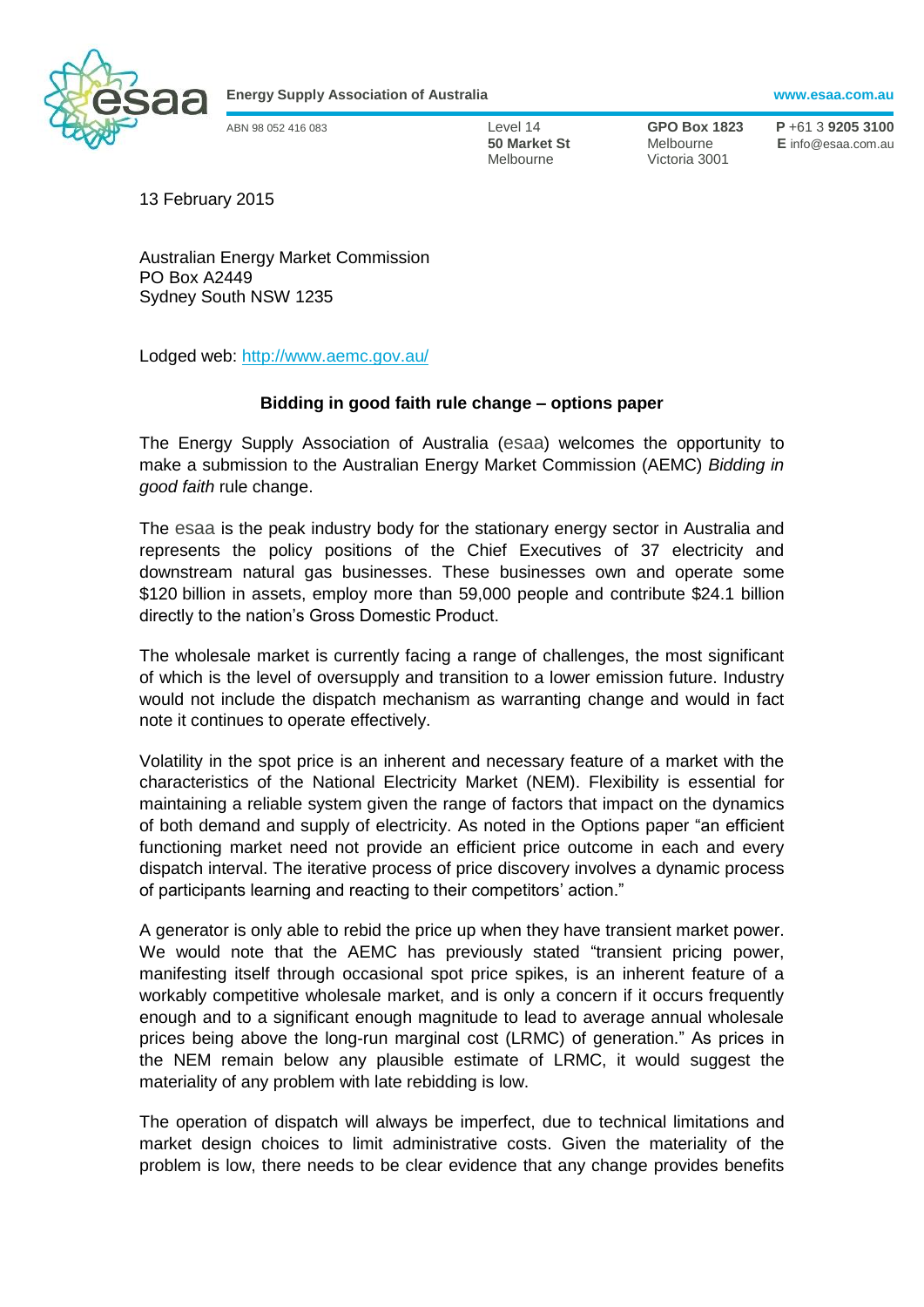that outweigh the costs. We would note that the likelihood of a non-market entity being able to correctly identify where the trade-off between efficient price discovery and rebidding restriction lies better than market participants through their existing hedging arrangements is very low. The AEMC has previously been sanguine about its ability to discern between a high price level that reflects 'true' scarcity rents or a high price occurring as a result of opportunistic bidding behaviour at a particular moment in time.

With respect to conduct provisions, once it is accepted that change in expectation is a perfectly legitimate reason to change a bid, it is very difficult to draft a provision that would not capture this type of behaviour, while limiting behaviour that is deemed undesirable. While the esaa of the view that no problem has been identified with a material impact sufficient to warrant changing the rules, if the AEMC is minded to make a change, the esaa supports the proposal to amend the current good faith provisions to acknowledge a shift in expectations by removing the need to demonstrate "change in the material conditions and circumstances'. We agree with the AEMC that a generator should be able to, and have a genuine intention, to honour any offer. But we would note that it will be difficult to prove 'bad faith' beyond a physical inability to meet a bid.

Our position is set out in more detail in **Additional Information**.

If you have any questions relating to this submission, please contact Fergus Pope on 03 9205 3107 or by email to **fergus.pope@esaa.com.au.** 

Yours sincerely

Vien Dowy C

**Kieran Donoghue**  General Manager Policy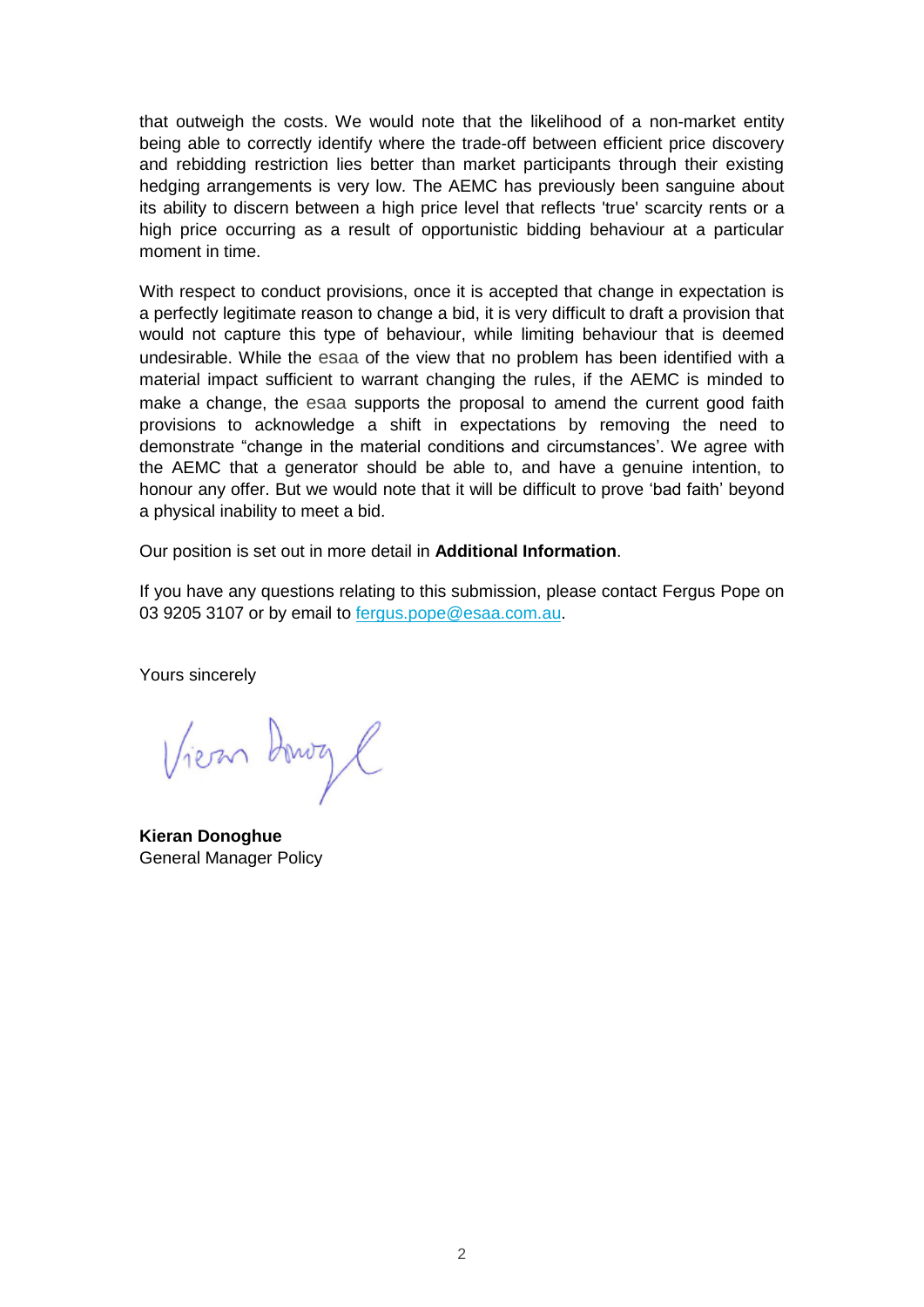# **Additional Information**

The initial rule change proposal and some of the analysis in the Options paper seems to take a very asymmetric view.

*Information provision* – Pre-dispatch is very important to the extent that it can actually measure what will happen the next day. That said the most efficient price is the one at the time of transaction. Under the current arrangements only scheduled generation is required to supply information as part of pre-dispatch. Non-scheduled generation and demand response (DR) do not provide any information to the market and can only be observed at the point of dispatch as reduced demand. If full information is truly important, a greater focus on other parties providing information into pre-dispatch would seem to be a higher priority.

*Only focusing on when rebidding increases prices* – The focus of the Australian Energy Regulator's (AER's) analysis submitted to the AEMC as part of the rule change process is only where rebidding leads to higher prices. Putting aside the point that such attempts to differentiate between "good" and "bad" high prices are essentially spurious, rebidding can also lead to reduced prices. The ROAM paper notes that in most regions late rebidding in response to pre-dispatch indications of high price pushes down prices.

*The focus on specific technologies from a single perspective* – the paper seems unduly concerned about the supposed impact of late rebidding on DR and some gas plant. Plant characteristics are part of investment choice. Each type of plant has strengths and weaknesses. The paper notes that under the current rules some plant cannot respond to late rebids. It is odd that this concern is only extended to some gas plant and DR. If concern about response times was to be technology neutral, the proposals to change gate closure should be based on the characteristics of the least responsive plant. The esaa does not support this approach. Also looking at how plant is 'advantaged/disadvantaged' under a single scenario provides an incomplete picture. The paper claims baseload is best place to take advantage of late rebidding because it is always on. But the other side of the coin is baseload takes negative prices at times, because it is always on.

*The gate needs to close earlier so DR and demand have time to respond* – supply already has to deal with variability in demand. Late changes in demand can result in price outcomes and fuel usage that may not have occurred if demand had stayed constant for a set period of time. But it is not practical to restrict variability in demand.

The suggestion in the paper that an earlier gate closure would allow DR time to respond after which supply would have no opportunity to respond, offends the notion of competitive neutrality. This approach would make it extremely challenging for a generator to manage their contract position. We would note this disadvantage is completely different to DR's alleged disadvantage, as this would be a regulatory restriction placed on one type of market participant, as opposed to a technology limitation, which is a function of investment decisions.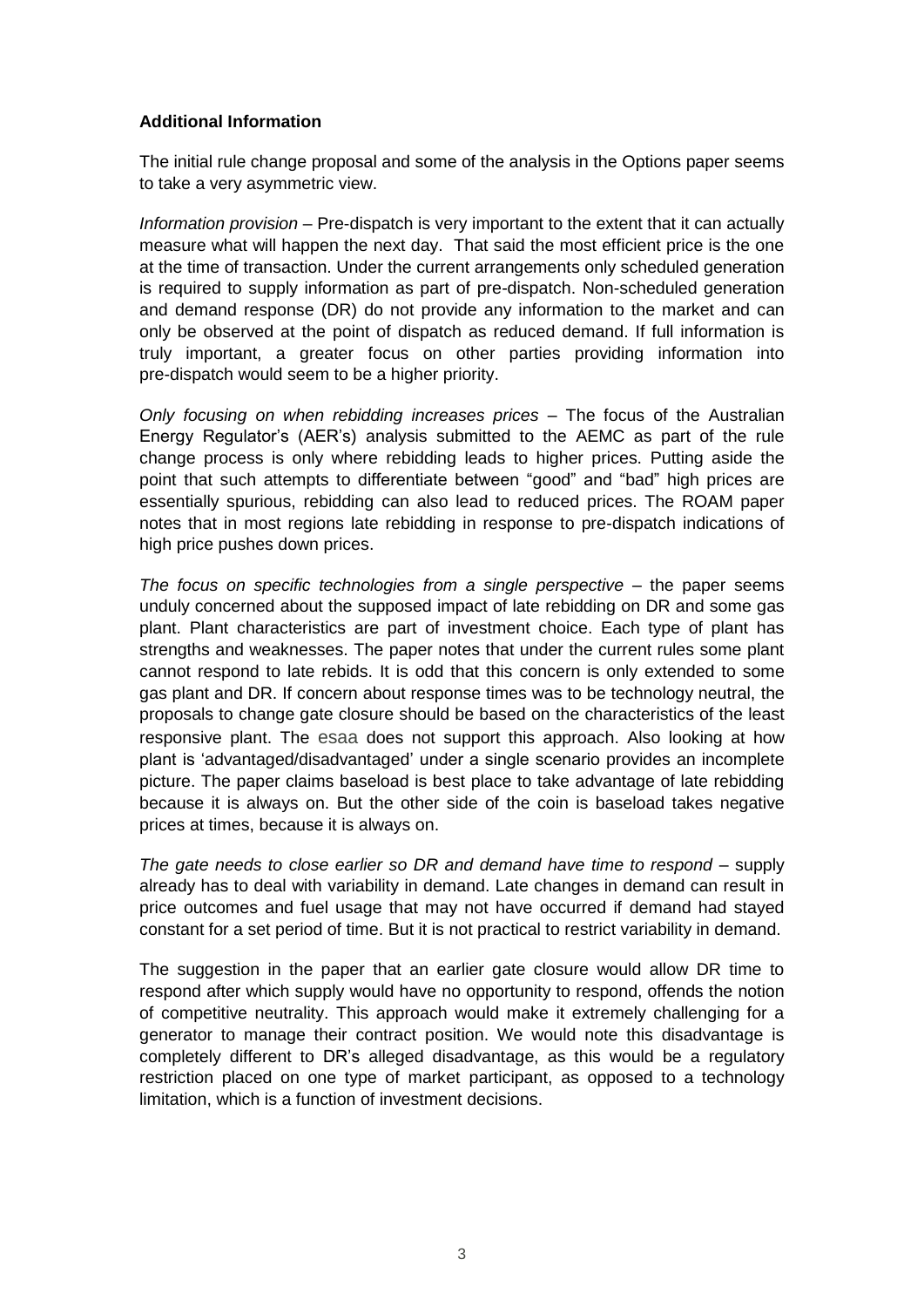## *Conduct provisions*

The esaa welcomes the AEMC view that a trader's expectation is a legitimate consideration when changing bids. Generators have complete information around their own costs etc., but incomplete information around their competitor's costs and strategies. Traders need to form views based on a range of information and their expectation of how their competitors are likely to respond, when determining their bids. The very fact that this will always be based on incomplete information means judgement is required. As such, generators will always need the opportunity to change bids on outcomes that were anticipated, but did not occur.

### *Gate closure*

The simple fact that the 'gates' need to be closed at some point means the theoretical risk of late strategic bidding will always exist. There will always be a bid that is the last bid, regardless how far ahead of time the gates are closed. In some cases, the 'last bid' might be received by the Australian Energy Market Operator (AEMO) immediately prior to the cut-off time for any additional rebids. If the gates were closed earlier all that would be achieved is a reduction in efficiency, as all information would not be taken into account up until the time of the transaction. This point is acknowledge by both the AEMC and in the Yarrow paper.

While the last "strategic rebidder" may theoretically gain a level of transient market power, other market participants will respond over time, as each trading period does not happen in isolation. Each dispatch interval feeds into a relevant trading interval, hourly experience, day, month, years informing the behaviour of all market participants.

Late rebidding is needed to ensure efficient market operation, as participants respond to volatile demand and pricing signals. Rebidding enables participants to respond to situations such as network congestion or tight supply / demand conditions. It is in these sorts of situations that it is desirable that participants are able to adjust their bids, as they respond to a dynamically changing outlook.

It is understandable the market prices cannot be accurately predicted. If the accurate price was known in advance it would negate the need for a market. Participants contract with an expectation they cannot physically match every demand interval (DI) for a variety of reasons. We would note plant running profiles do not ignore the risk of high or low prices occurring when they are off and others have transient market power. This risk is calculated in the context of turn on and off strategies, fuel strategies and contracting strategies.

Late response times are a function of dynamic decisions and would not be changed based on a half a dozen rebids that can't be responded to. Turning on is not always an efficient response. Exposure to prices can be the most logical position to take where financial positons are maximised through gas sales, avoided start-up costs, use of hedge and insurances contracts and investment in retail positions